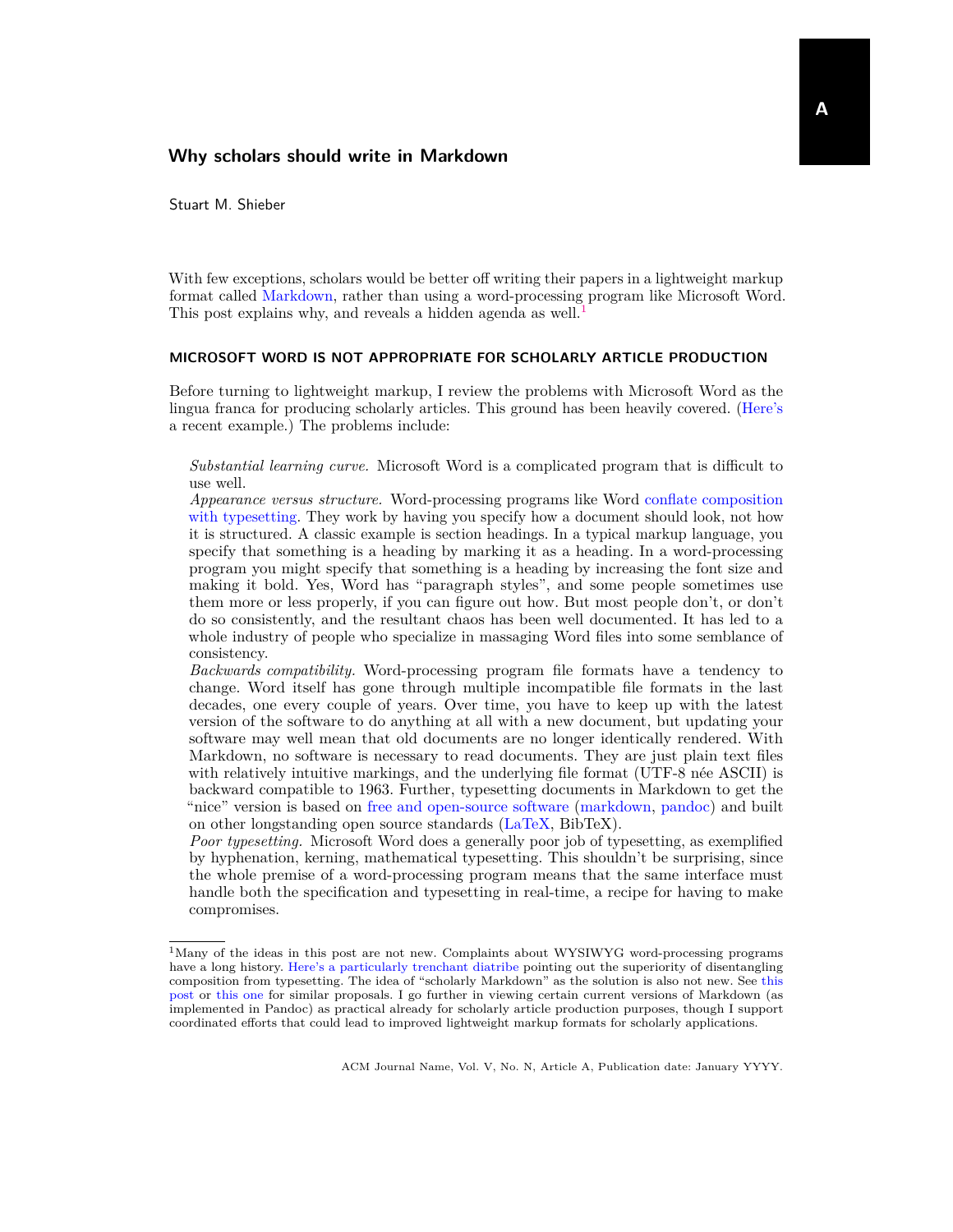*Lock-in.* Because Microsoft Word's file format is effectively proprietary, users are locked in to a single software provider for any and all functionality. The file formats are [so](http://www.joelonsoftware.com/items/2008/02/19.html) [complicated](http://www.joelonsoftware.com/items/2008/02/19.html) that alternative implementations are effectively impossible.

## **LIGHTWEIGHT MARKUP IS THE SOLUTION**

The solution is to use a markup format that allows *specification* of the document (providing its logical structure) separate from the *typesetting* of that document. Your document is specified – that is, generated and stored – as straight text. Any formatting issues are handled not by changing the formatting directly via a graphical user interface but by specifying the formatting textually using a specific textual notation. For instance, in the HTML markup language, a word or phrase that should be *emphasized* is textually indicated by surrounding it with  $\langle em \rangle \dots \langle /em \rangle$ . HTML and other powerful markup formats like LaTeX and various XML formats carry relatively large overheads. They are complex to learn and difficult to read. (Typing raw XML is nobody's idea of fun.) Ideally, we would want a markup format to be *lightweight*, that is, simple, portable, and human-readable even in its raw state.

[Markdown](http://daringfireball.net/projects/markdown/) is just such a lightweight markup language. In Markdown, emphasis is textually indicated by surrounding the phrase with asterisks, as is familiar from [email conventions,](http://www.ietf.org/rfc/rfc1855.txt) for example, \*lightweight\*. See, that wasn't so hard. Here's another example: A bulleted list is indicated by prepending each item on a separate line with an asterisk, like this:

\* First item

\* Second item

which specifies the list

— First item

— Second item

Because specification and typesetting are separated, software is needed to convert from one to the other, to typeset the specified document. For reasons that will become clear later, I recommend the open-source software [pandoc.](http://johnmacfarlane.net/pandoc/) Generally, scholars will want to convert their documents to PDF (though pandoc can convert to a huge variety of other formats). To convert file.md (the Markdown-format specification file) to PDF, the command

pandoc file.md -o file.pdf

suffices. Alternatively, there are [many editing programs](http://mashable.com/2013/06/24/markdown-tools/) that allow entering, editing, and typesetting Markdown. I sometimes use [Byword.](http://bywordapp.com/) In fact, I'm using it now.

Markup languages range from the simple to the complex. I argue for Markdown for four reasons:

- 1. Basic Markdown, sufficient for the vast majority of non-mathematical scholarly writing, is dead simple to learn and remember, because the markup notations were designed to mimic the kinds of textual conventions that people are used to – asterisks for emphasis and for indicating bulleted items, for instance. The coverage of this basic part of Markdown includes: emphasis, section structure, block quotes, bulleted and numbered lists, simple tables, and footnotes.
- 2. Markdown is designed to be readable and the specified format understandable even in its plain text form, unlike heavier weight markup languages such as HTML.

ACM Journal Name, Vol. V, No. N, Article A, Publication date: January YYYY.

A:2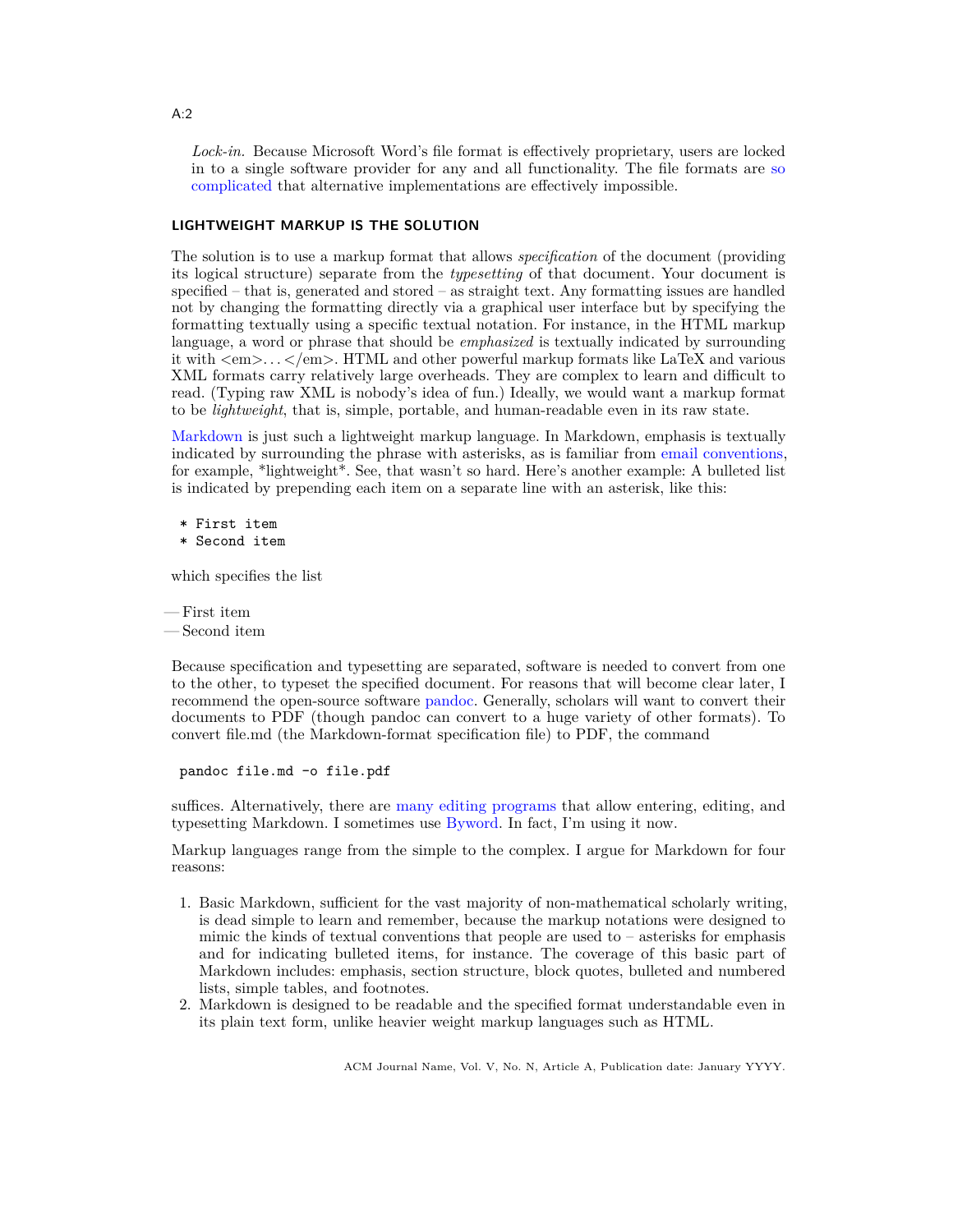- 3. Markdown is well supported by a large ecology of software systems for entering, previewing, converting, typesetting, and collaboratively editing documents.
- 4. Simple things are simple. More complicated things are more complicated, but not impossible. The extensions to Markdown provided by pandoc cover more or less the rest of what anyone might need for scholarly documents, including links, cross-references, figures, citations and bibliographies (via BibTeX), mathematical typesetting (via LaTeX), and much more.

For instance, this equation (the [Cauchy-Schwarz inequality\)](http://en.wikipedia.org/wiki/Cauchy%E2%80%93Schwarz_inequality) will typeset well in generated PDF files, and even in HTML pages using the wonderful [MathJax](http://www.mathjax.org/) library.

$$
\left(\sum_{k=1}^n a_k b_k\right)^2 \le \left(\sum_{k=1}^n a_k^2\right) \left(\sum_{k=1}^n b_k^2\right)
$$

(Pandoc also provides some extensions that simplify and extend the basic Markdown in quite nice ways, for instance, definition lists, strikeout text, a simpler notation for tables.)

Above, I claimed that scholars should use Markdown "with few exceptions". The exceptions are:

- 1. The document requires nontrivial mathematical typesetting. In that case, you're probably better off using LaTeX. Anyone writing a lot of mathematics has given up word processors long ago and ought to know LaTeX anyway. Still, I'll often do a first draft in Markdown with LaTeX for the math-y bits. Pandoc allows LaTeX to be included within a Markdown file (as I've done above), and preserves the LaTeX markup when converting the Markdown to LaTeX. From there, it can be typeset with LaTeX. Microsoft Word would certainly not be appropriate for this case.
- 2. The document requires typesetting with highly refined or specialized aspects. I'd probably go with LaTeX here too, though desktop publishing software (InDesign) is also appropriate if there's little or no mathematical typesetting required. Microsoft Word would not be appropriate for this case either.

[Some](http://blogs.plos.org/mfenner/2012/12/13/a-call-for-scholarly-markdown/) have proposed that we need a special lightweight markup language for scholars. But Markdown is sufficiently close, and has such a strong community of support and software infrastructure, that it is more than sufficient for the time being. Further development would of course be helpful, so long as the urge to add "features" doesn't overwhelm its core simplicity.

## **THE HIDDEN AGENDA**

I have a hidden agenda. Markdown is sufficient for the bulk of cases of composing scholarly articles, and simple enough to learn that academics might actually use it. Markdown documents are also typesettable according to a separate specification of document style, and retargetable to multiple output formats  $(PDF, HTML, etc.).$ <sup>[2](#page-2-0)</sup> Thus, Markdown could be used as the production file format for scholarly journals, which would eliminate the need for

ACM Journal Name, Vol. V, No. N, Article A, Publication date: January YYYY.

<span id="page-2-0"></span><sup>2</sup>As an example, I've used this very blog post. Starting with the Markdown source file (which I've attached to this post), I first generated HTML output for copying into the blog using the command

pandoc -S --mathjax --base-header-level=3 markdownpost.md -o markdownpost.html

A nicely typeset version using the [American Mathematical Society's journal article document style](http://www.ams.org/publications/authors/tex/tex) can be generated with